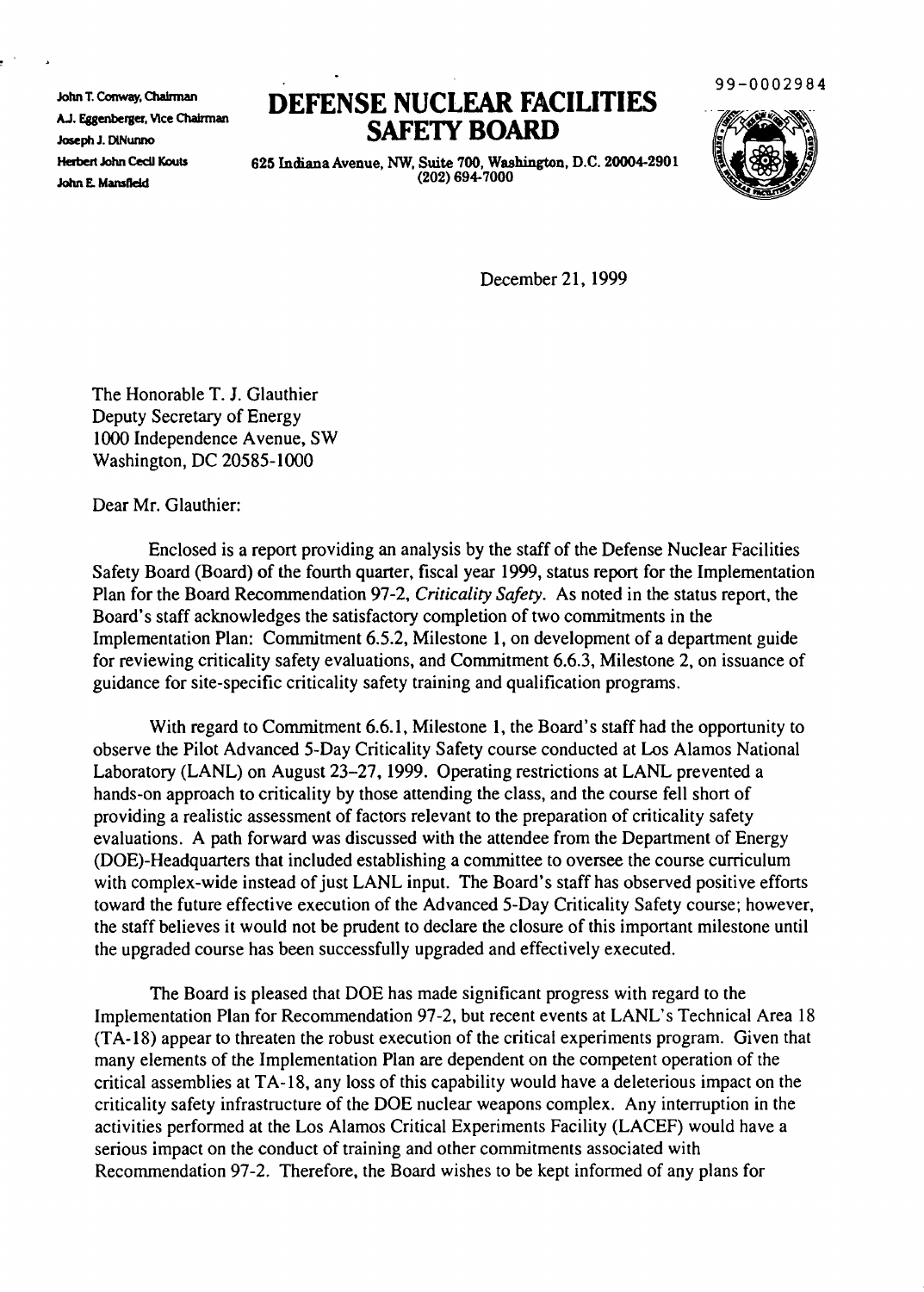## The Honorable T. J. Glauthier

relocating LACEF activities that could affect the timely performance of criticality safety program objectives.

In the enclosed report, the Board's staff notes the initiative adopted by DOE to provide recovery plans for overdue commitments. These recovery plans should be amplified to enable a more detailed understanding of the work remaining to complete each milestone. Furthermore, emphasis should be placed on completing the qualification of key federal employees engaged in criticality safety as soon as possible.

Finally, the Board is aware of a perennial problem that has plagued the criticality safety program in the past: the uncertainty of funding support from DOE program offices. The Board is aware that a Memorandum of Understanding is currently in place that is intended to preclude this problem in the future. The Board requests prompt notification if funding for the nuclear criticality safety program is reduced or delayed, or otherwise hinders the effective execution of this important safety program.

Sincerely,

for *M. Je worf*<br>John T. Conway

Chairman

c: Dr. Gilbert G. Weigand Mr. Mark B. Whitaker, Jr.

Enclosure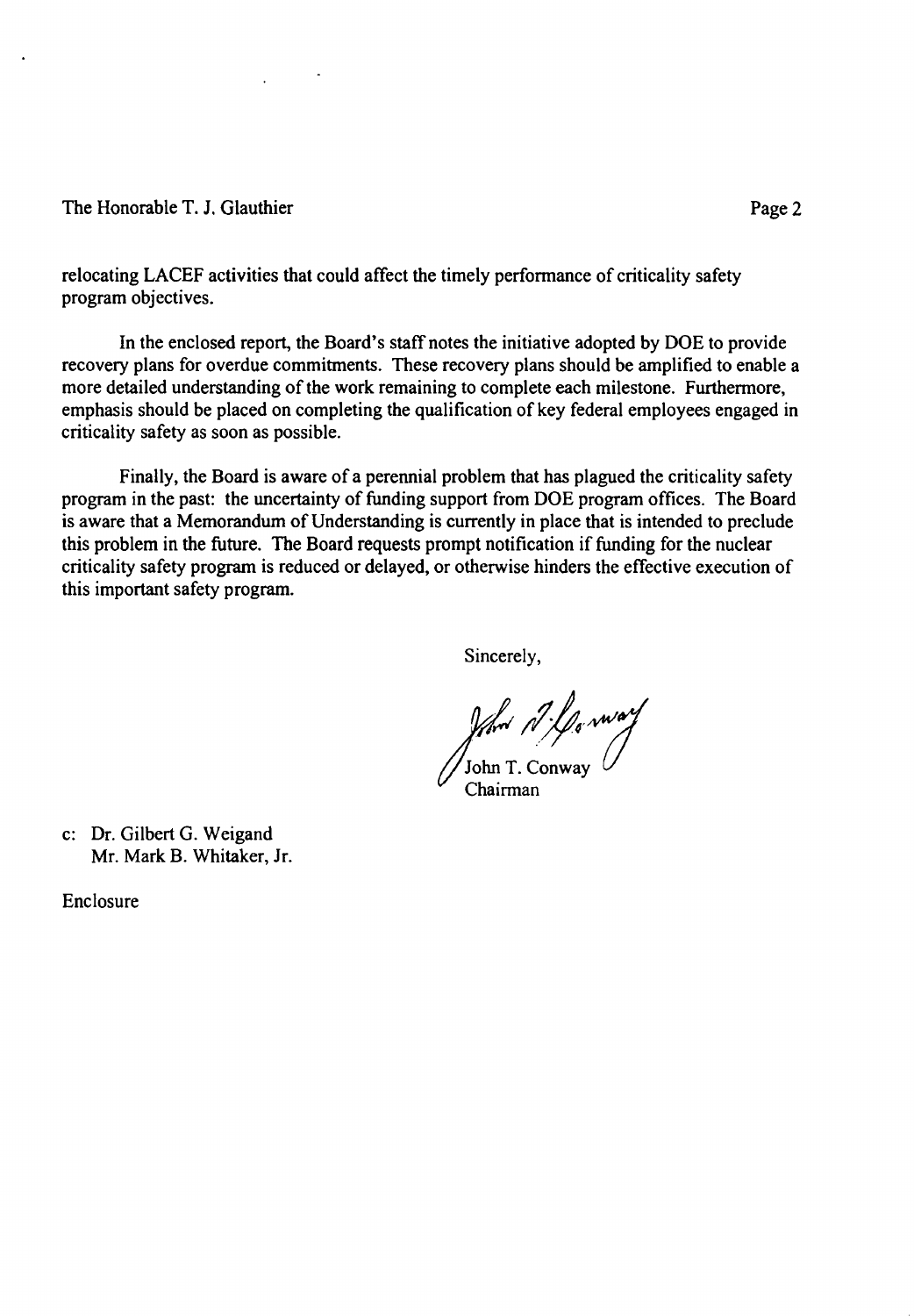## DEFENSE NUCLEAR FACILITIES SAFETY BOARD

## Staff Issue Report

December 2, 1999

| <b>MEMORANDUM FOR:</b> | G. W. Cunningham, Technical Director<br>J. K. Fortenberry, Deputy Technical Director |
|------------------------|--------------------------------------------------------------------------------------|
| <b>COPIES:</b>         | <b>Board Members</b>                                                                 |
| <b>FROM:</b>           | M. Forsbacka, T. Burns, J. Roarty                                                    |
| <b>SUBJECT:</b>        | Recommendation 97-2, Criticality Safety                                              |

This report documents a review by the staff of the Defense Nuclear Facilities Safety Board (Board) of the Department of Energy's (DOE) fourth quarter, fiscal year (FY) 1999, status report regarding the Implementation Plan for the Board's Recommendation 97-2, *Criticality Safety.*

Background. According to the status report, three milestones in the Implementation Plan for Recommendation 97-2 were completed during the quarter:

- Commitment 6.5.2, Milestone 1—Develop a departmental guide for reviewing criticality safety evaluations.
- Commitment 6.6.1, Milestone 1—Expand the Los Alamos Critical Experiments Facility (LACEF) training course.
- Commitment 6.6.3, Milestone 2—Issue guidance for site-specific criticality safety training and qualification programs.

Staff Assessment. DOE has proposed closure of the above three milestones. The staff concurs with closure of the milestone on development of a guide for reviewing criticality safety evaluations, as well as that on issuance of guidance for site-specific criticality safety training and qualification programs. The staff had numerous interactions with DOE on these matters and provided substantive comments on the technical depth and breadth of draft inputs, which were incorporated in the resulting DOE standards.

The staff does not, however, believe the intent of Commitment 6.6.1, Milestone 1 to expand the Los Alamos Critical Experiments Facility (LACEF) training course was adequately accomplished with the conduct of a Pilot Advanced 5-Day Criticality Training course at Los Alamos National Laboratory (LANL) in August 1999. Operating restrictions at LACEF prevented a hands-on approach to criticality by those attending the class, and the course fell